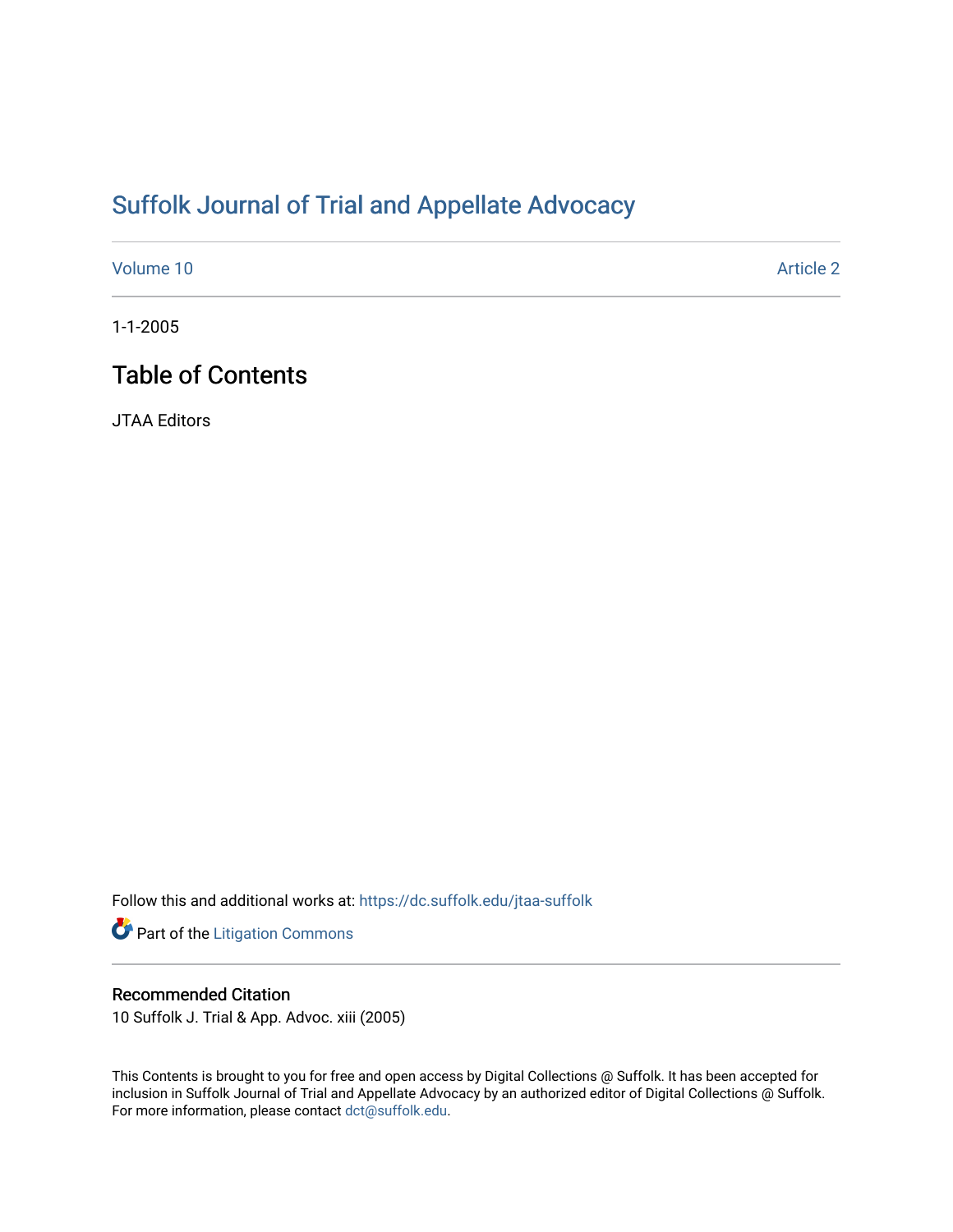## **SUFFOLK UNIVERSITY LAW SCHOOL**

# **SUFFOLK JOURNAL OF TRIAL & APPELLATE ADVOCACY**

## **Volume X 2005**

## **TABLE OF CONTENTS**

| <b>ARTICLES</b>                                                     |  |
|---------------------------------------------------------------------|--|
| The Dos and Don'ts of Massachusetts                                 |  |
|                                                                     |  |
| The Partnership Form in Litigation:                                 |  |
|                                                                     |  |
| <b>NOTES</b>                                                        |  |
| A Return to Certainty: Why Grand Jury                               |  |
| Subpoenas Should Supersede                                          |  |
|                                                                     |  |
| Using Subsequent Remedial Measures to Help                          |  |
| <b>Satisfy Problematic Causation Requirements</b>                   |  |
|                                                                     |  |
| A Judgment By Hunch? Revisiting Massachusetts'                      |  |
| Rationale for Refusing to Increase Criminal                         |  |
| Sentences Based on a Defendant's                                    |  |
|                                                                     |  |
| Limitations on a Minor's Right to Sue for                           |  |
| Medical Malpractice: A Constitutional AnalysisNatalie H. Mantell 97 |  |